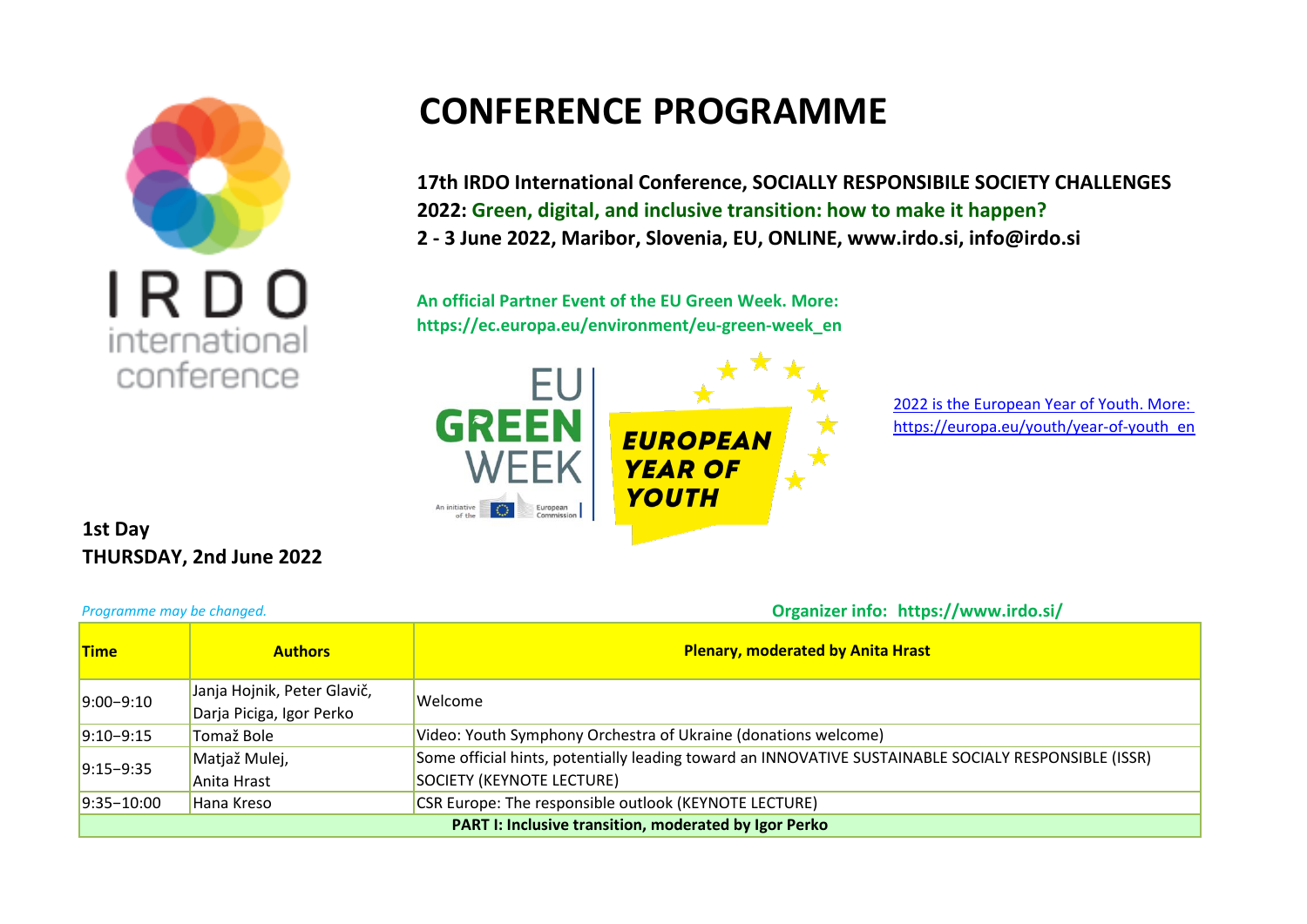| 10:00-10:20                                             | Lucija Glavič,<br>Maruša Babnik                                | Methodology for evaluating implementation levels of Human Rights reporting in selected Slovenian companies   |  |  |
|---------------------------------------------------------|----------------------------------------------------------------|--------------------------------------------------------------------------------------------------------------|--|--|
| 10:20-10:40                                             | Tea Golob,<br>Matej Makarovič                                  | Reflexive responsibility as a cornerstone of the Industry 5.0                                                |  |  |
| 10:40-11:00                                             | Alenka Jakomin                                                 | Growing awareness of social responsibility importance among Slovenian companies                              |  |  |
| 11:00-11:20                                             | Igor Perko,<br>Žan Domanjko                                    | Intelligent negotiation in personal data sharing                                                             |  |  |
| 11:20-11:40                                             | <b>Cofee Break</b>                                             |                                                                                                              |  |  |
| 11:40-12:00                                             | Marko Kiauta, Tugo Borina                                      | Knowledge of social responsibility is not a solution. The solution is socially responsible knowledge         |  |  |
| 12:00-12:20                                             | Mihael Sket                                                    | The carrier promotion of public servant for equal creation of wealth                                         |  |  |
| 12:20-12:40                                             | Živko Bergant                                                  | Lenders as Companies' Stakeholders from Social Responsibility Point of View                                  |  |  |
| 12:40-13:00                                             | Ignac Navernik                                                 | In the Need for Ecological Metanoia: The New Book on Environmental Humanities - Eco, Green, Blue,            |  |  |
| 13:00-13:20                                             | Saleem Vaillancourt,<br>Maziar Bahari et al                    | Changing the World, One Wall at a Time - Video presentation                                                  |  |  |
| 13:20-14:00                                             |                                                                | Video: One wall at a time                                                                                    |  |  |
| PART II: Digital transition, moderated by Matjaž Mulej  |                                                                |                                                                                                              |  |  |
| 14:00-14:20                                             | Magda Zupančič                                                 | Digital Skills for Digital Transitions - Slovene and European Approaches                                     |  |  |
| 14:20-14:40                                             | Francesco Caputo, Anna Prisco                                  | Exploiting sustainability pillars for ensuring digital transition in systems functioning                     |  |  |
| 14:40-15:00                                             | Massimiliano Pirani,<br>Alessandro Carbonari,<br>Luca Spalazzi | On holonic observers of human-AI sustainable symbiosis                                                       |  |  |
| 15:00-15:20                                             | Alenka Zelenič,                                                | "Digital Farmer" - Empowerment and awareness on Innovation & Digital Tools in VET organisations related with |  |  |
|                                                         | Zoran Hedžet                                                   | agriculture                                                                                                  |  |  |
| 15:20-15:40                                             |                                                                | <b>Cofee Break</b>                                                                                           |  |  |
| PART III: Student discussions, moderated by Anita Hrast |                                                                |                                                                                                              |  |  |
| 15:40-16:00                                             | Matic Čufar,<br>Andreja Primec                                 | Key stakeholder identification and channels of dialogue used for their engagement                            |  |  |
| 16:00-16:20                                             | Alja Gracej, Andreja Primec,<br>Igor Perko                     | Professional live streaming                                                                                  |  |  |
| 16:20-16:40                                             | Martin Jurše et al.                                            | Fundaments of occupational safety and health                                                                 |  |  |
| 16:40-17:00                                             | Veronika Anastasova et al.                                     | Telework                                                                                                     |  |  |
| 17:00-17:20                                             | Alen Vučina et al.                                             | Measures for reducing spreading of Covid-19 at work                                                          |  |  |